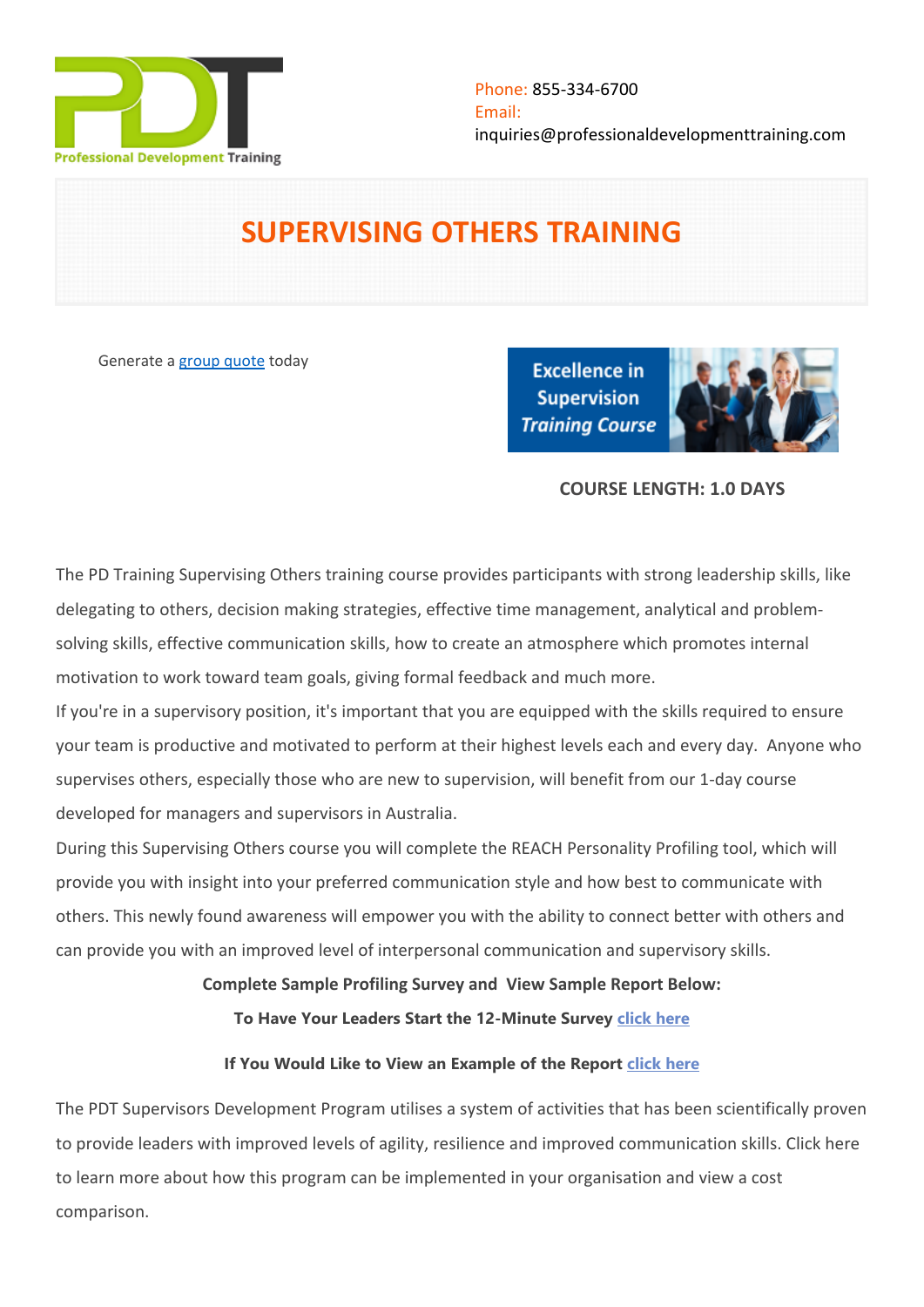PD Training can provide a complete professional development program for your organisation which includes personality profiling and automated training needs analysis, so contact us today to learn more! This comprehensive training course is available across the U.S., including Atlanta, Austin, Baltimore, Birmingham, Boston, Charlotte, Chicago, Dallas, Houston, Jackson, Los Angeles, Manhattan, Miami, New York, Orlando, Philadelphia, San Antonio and Seattle.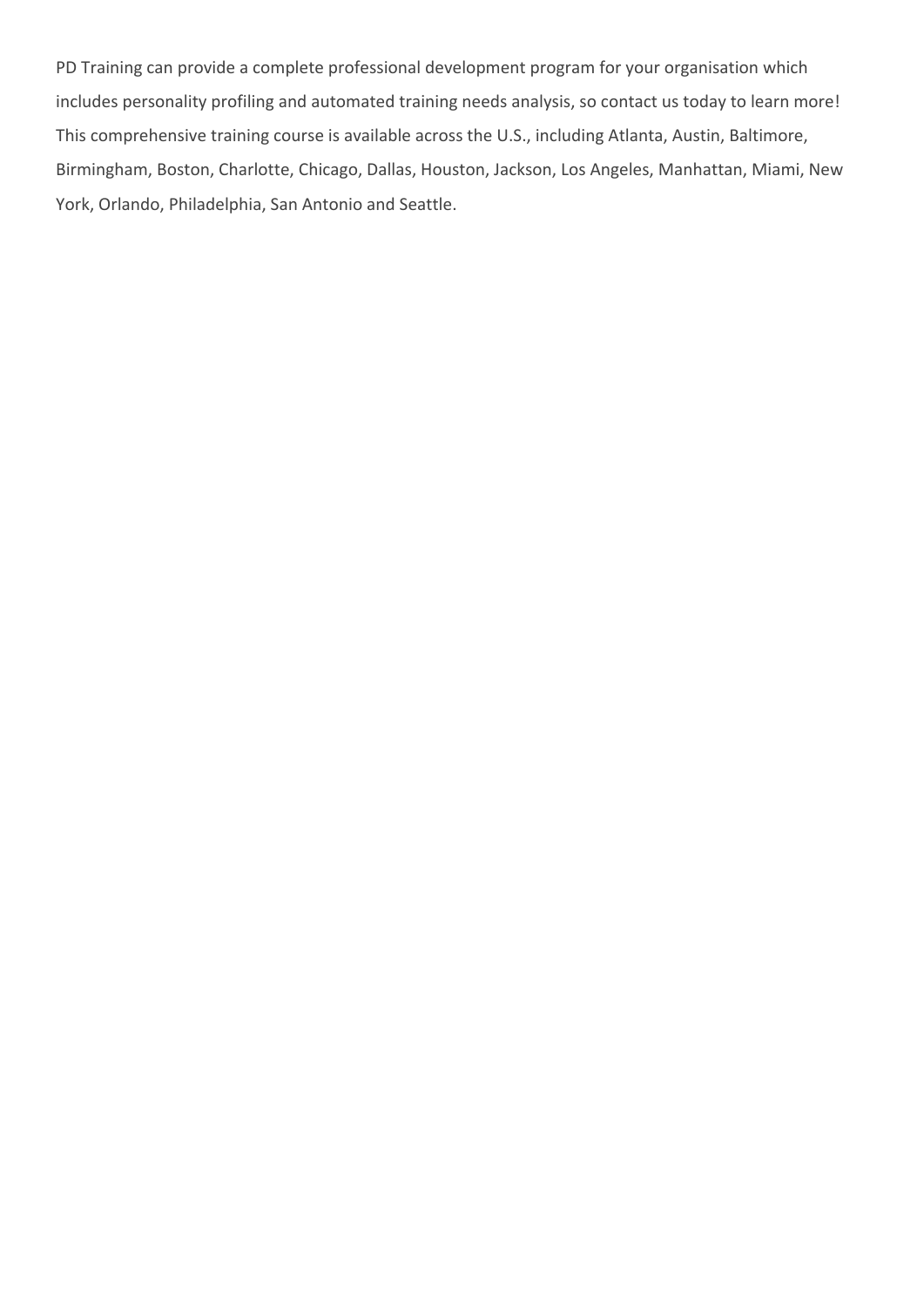# **SUPERVISING OTHERS TRAINING COURSE OUTLINE**

#### **FOREWORD**

This Supervision Training Program will help supervisors become more efficient and proficient at delegating, managing time, setting goals and expectations, providing feedback, resolving conflict and administering discipline.

All too often great team members are promoted to a supervisory role without consideration that

supervising is a completely different skill set to that which made them stand out as part of the team.

**Supervision Training Course** helps people handling supervisory roles to improve their skills, confidence and management abilities. This training will benefit new supervisors and anyone who wants to improve their skills in supervising others ensuring productivity and team cohesion.

#### **OUTCOMES**

#### **By the end of this course, participants will:**

- Learn how to set clear expectations for team members
- Set S.M.A.R.T. goals for team members that motivate & inspire dedication
- Learn effective ways of assigning work that's modified according to each employee & situation
- Master techniques to delegate effectively & confidently
- Develop approaches to conducting formal feedback sessions
- Learn how to provide informal, constructive feedback
- Develop priorities & time management strategies as a team leader
- Establish conflict resolution strategies

#### **MODULES**

# **Lesson 1: You as the Supervisor**

- Competencies of a Winning Supervisor
- What to Do If You've Been Promoted from Within the Team
- Reflection

# **Lesson 3: Set the Expectations**

- Vision
- How Does Your Team Fit into the Bigger Picture
- Define the Requirements
- Set the Expectations with SMART'ER Goals
- The SMART'ER Way
- Reflection

# **Lesson 2: Communicating to your Team**

- REACH Review Communication Evolution Tool
- Adjusting Your Style for a Better Approach
- Reflection

# **Lesson 4: Successful Delegation**

- 10 Rules for Successful Delegation
- Degrees of Delegation
- Troubleshooting Delegation
- Reflection